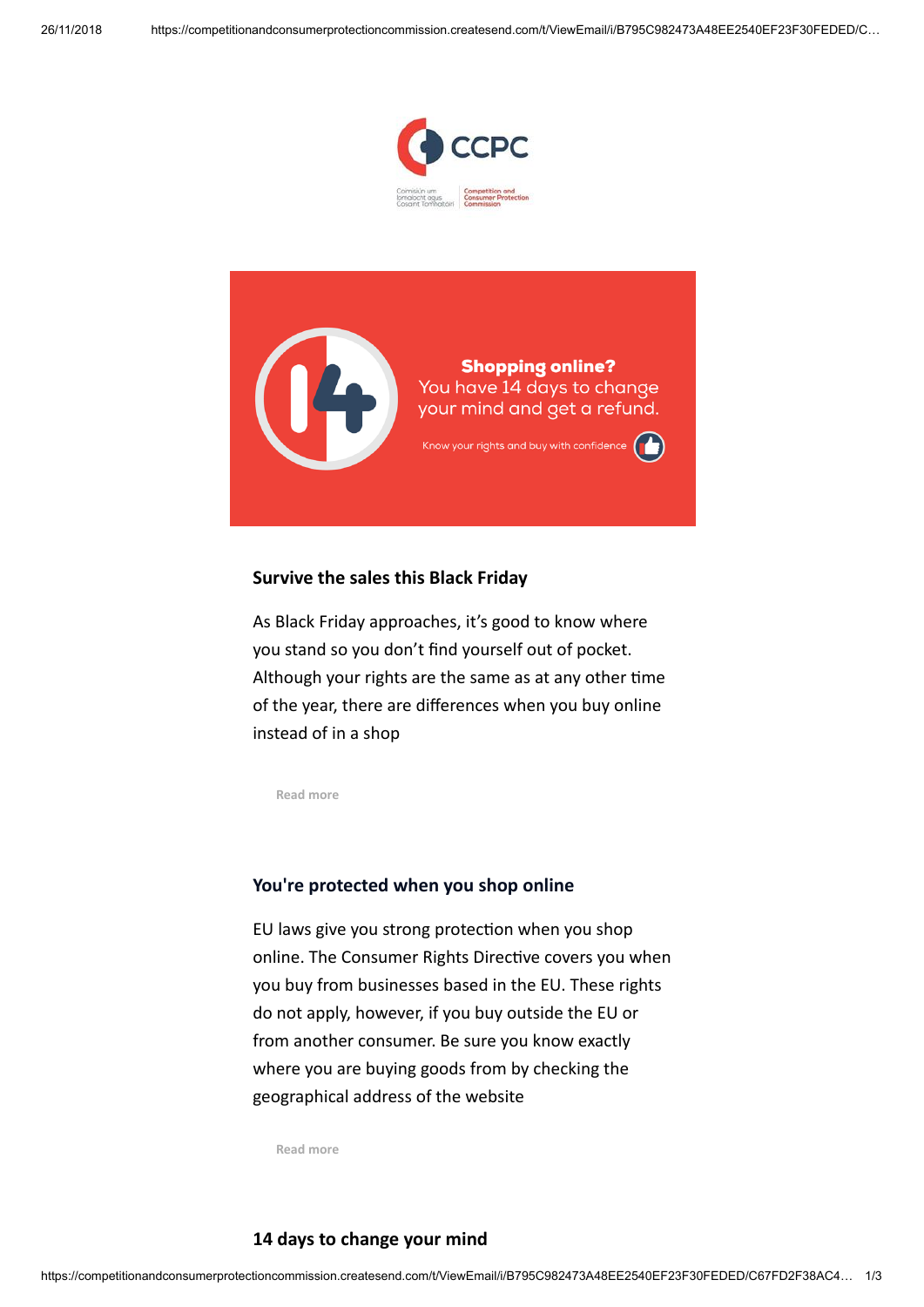Did you know that when you buy online from a business in the EU you have a cooling off period of 14 days to cancel and get a refund? This 14 days kicks in from the date you receive your order. During this period you can cancel your order for any reason

**[Read more](https://competitionandconsumerprotectioncommission.createsend1.com/t/i-l-ntilltl-l-t/)**

## **What happens if the goods aren't delivered?**

In the run up to Christmas, it's more important than ever that your goods are delivered on time. When you shop online in the EU, you should receive the goods no later than 30 days from the day you buy, unless an alternative date has been agreed with you, for example if delivery by Christmas was guaranteed. You have the right to a full refund if your goods are not delivered within this timeframe

**[Read more](https://competitionandconsumerprotectioncommission.createsend1.com/t/i-l-ntilltl-l-i/)**

#### **What happens if the goods are faulty?**

If you buy something online and it turns out to be faulty, then your consumer rights are exactly the same as if you bought it in a shop. If the goods you bought are damaged or faulty you are entitled to a refund or replacement

**[Read more](https://competitionandconsumerprotectioncommission.createsend1.com/t/i-l-ntilltl-l-d/)**

## **Be confident when shopping online**

Although shopping online is a quick, easy and convenient way to shop, it always pays to do your homework. Before you hand over your money there are a few things to look out for to make sure you keep yourself protected

**[Read more](https://competitionandconsumerprotectioncommission.createsend1.com/t/i-l-ntilltl-l-h/)**